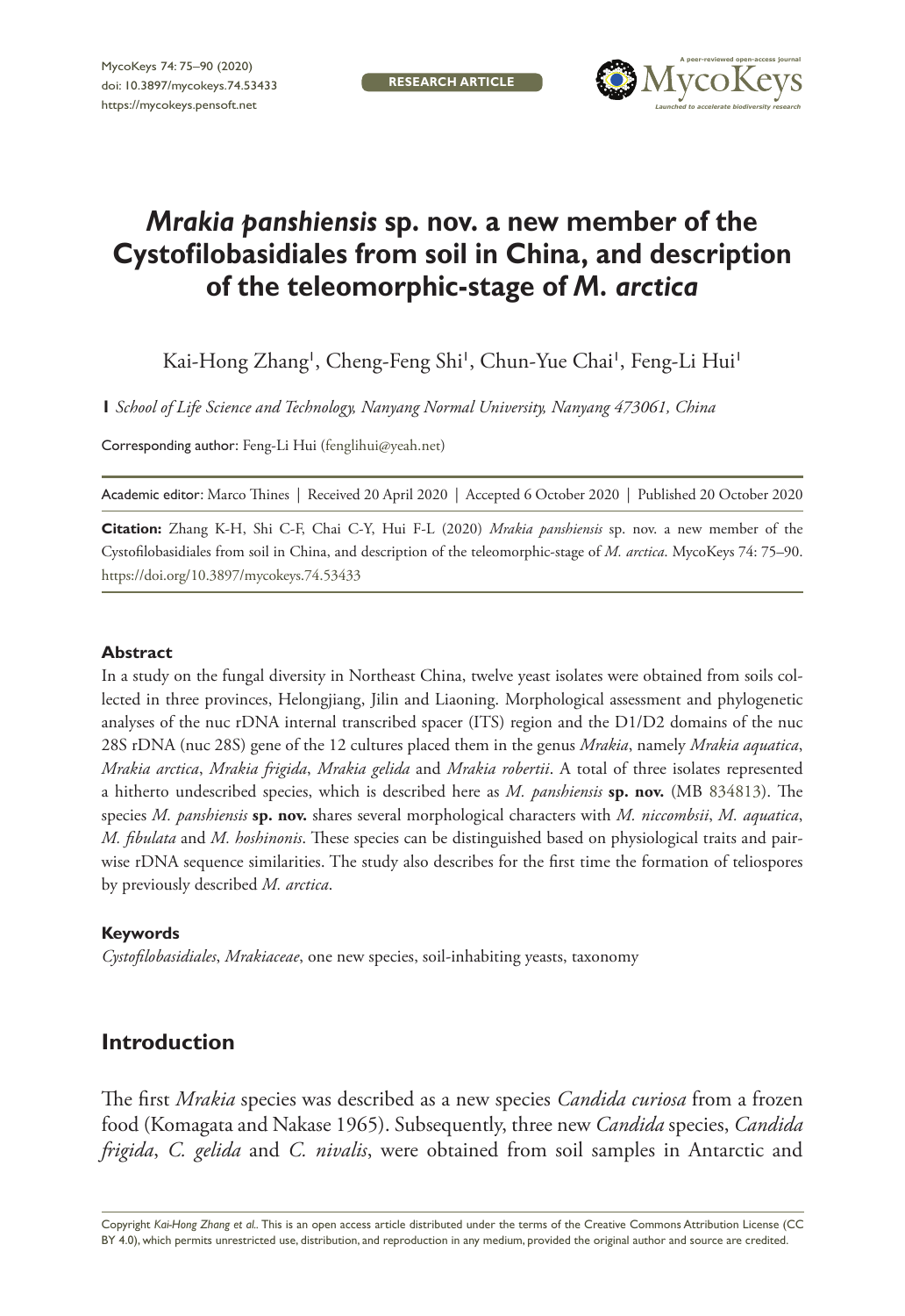Greenland (Di Menna 1966). Fell et al. (1969) observed that these *Candida* species exhibit a heterobasidiomycetous lifecycle, and hence reclassified them in the basidiomycetous genus *Leucosporidium*. Yamada and Komagata (1987) reclassified these taxa to a new genus once again, *Mrakia* (Mrakiaceae, Cystofilobasidiales), as *M. frigida*, *M. gelida*, *M. nivalis* (now considered a synonym of *M. frigida*), and *M. stokesii* (now considered a synonym of *M. gelida*), since these isolates have a CoQ8 system while other *Leucosporidium* species have CoQ9 or CoQ10 (Tsuji et al. 2019). Since then, seven further species have been described, namely *M. curviuscula* (now classified in the genus *Krasilnikovozyma*) (Bab'eva et al. 2002; Liu et al. 2015), *M. psychrophila* (Xin and Zhou 2007), *M. robertii*, *M. blollopis* (Thomas-Hall et al. 2010), *M. arctica* (Tsuji et al. 2018), *M. hoshinonis* (Tsuji et al. 2019), and *M. fibulata* (Yurkov et al. 2020). In addition to sexual species classified in the genus *Mrakia*, the order Cystofilobasidiales (Fell et al., 1999) included anamorphic species that were originally classified in the genus *Cryptococcus* and later in the anamorphic genus *Mrakiella* (Margesin and Fell 2008). With the end of dual naming of pleomorphic fungi, asexual species of the genus *Mrakiella* (*M. aquatica*, *M. cryoconiti*, and *M. niccombsii*) were transferred in the genus *Mrakia*, which was emended to include asexual states (Liu et al. 2015). In the same study, *M. curviuscula* was excluded from the emended genus *Mrakia* because this species built a distinct clade together with the anamorph species *Krasilnikovozyma* (formerly *Cryptococcus*) *huempii* and a few other closely related species (Liu et al. 2015). Recently, based on molecular and morphological analyses, two new taxa, namely *M. montana* and *M. stelviica*, were described in *Mrakia* (Turchetti et al. 2020). Thus, twelve species are presently accepted in the genus *Mrakia*.

The genus *Mrakia* has been demonstrated to be a monophyletic group based on phylogenetic analyses of sequences of D1/D2 domains of nuc 28S rDNA and ITS region (Fell et al. 2000; Scorzetti et al. 2002; Margesin and Fell 2008), and the multigene phylogenetic analysis that limited to its current circumscription, the *Mrakia* clade recognised in Liu et al. (2015). This genus is characterized by the formation of true hyphae, pseudohyphae, lack of basidiocarps, the ability to utilize nitrate and nitrite, and have coenzyme Q-8, Q-9 or Q-10 system (Liu et al. 2015). Asexual reproduction is by polar budding; sexual reproduction is by formation of teliospores that occur terminally and intercalarly (Fell and Margesin 2011; Fell 2011). *Mrakia* species share a remarkable adaptation to low temperatures, in some case even below freezing point (Buzzini et al. 2018; Yurkov et al. 2020), by producing diverse extracellular cold-active enzymes such as lipases, amylases proteases, pectinases, cellulases, chitinases, and ligninolytic enzymes (Tasselli et al. 2017; Tsuji et al. 2018, 2019). These abilities have been applied to wastewater treatment and bioethanol production and low temperatures fermentation (Tsuji et al. 2013a, b; De Francesco et al. 2018).

During a study on the fungal diversity in Northeast China, in the provinces of Helongjiang, Jilin and Liaoning, several soil-inhabiting yeasts were cultured. Based on the identification sequences of the D1/D2 domains of the nuc 28S rDNA (nuc 28S) gene, these isolates were assigned to the genus *Mrakia*. After a detailed phylogenetic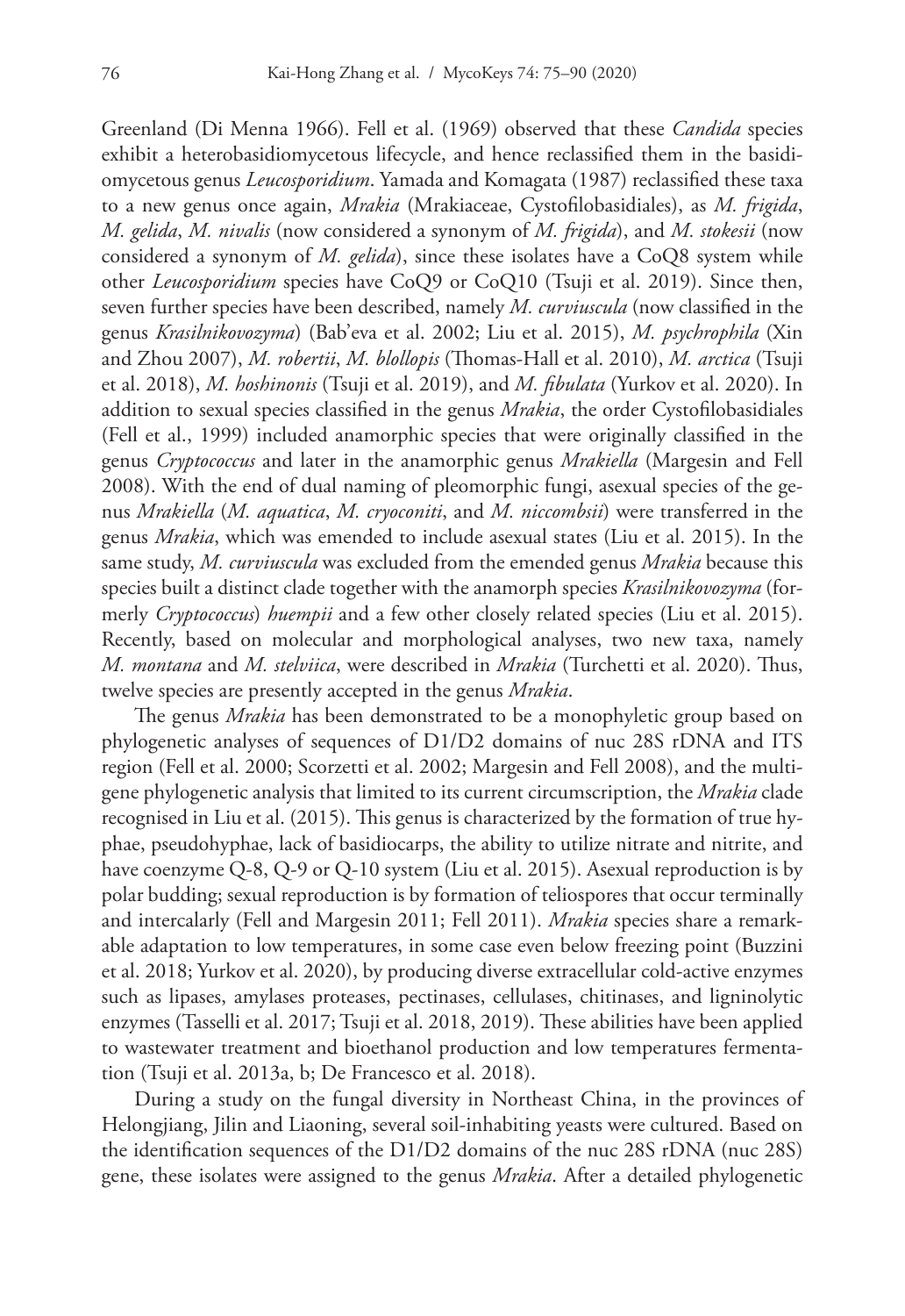analysis of a concatenated alignment of sequences of the complete ITS region and D1/ D2 domains as well as a micro-morphological study, the yeasts were identified as six *Mrakia* species, including one potential novel species. This novel species is described here as *Mrakia panshiensis* sp. nov.. Additionally, using a culture isolated in the present study, we describe the formation of teliospores by previously described *M. arctica*.

#### **Materials and methods**

#### Sample collection, morphological studies and isolation

Biodiversity assessment of soil yeasts was performed in three provinces of China, Helongjiang, Jilin and Liaoning. Forty-five soil samples were collected from the Lianhuashan National Forest Park (approximate GPS coordinates: 43°92'N, 125°71'E) in Panshi city, Jilin Province. The climate of this area is temperate, with an annual precipitation between 650 to 720 mm, and an average temperature ranging from –3 to 10 °C. Thirty-five soil samples were collected from the Maoershan National Forest Park (approximate GPS coordinates: 45°28'N, 127°58'E) in Yanji city, Heilongjiang Province. The forest park is characterized by temperate and humid climates, with annual precipitation between 400 to 650 mm, and an average temperature from –2 to 6 °C. Forty soil samples were collected from the Tianhuashan National Forest Park (approximate GPS coordinates: 41°09'N, 124°62'E) in Dandong city, Liaoning Province. The climate of this area is temperate and humid, with annual precipitation between 800 to 1100 mm, and an average temperature from 5 to 7 °C. Three studied locations are situated in Northeast China. The sampling sites were forested areas in the mountain cold broadleaved and mixed forest biomes; they have a long and very cold winter.

Soil samples were collected in September 2018 as following: samples were taken from the top 15 cm layer, avoiding stones and organic materials as much as possible, and transferred into two 20 ml plastic tubes with screw-lids. Within 1 h after the sampling, samples were cooled and stored at 4 °C until analysis. Yeast strains were isolated following the method described by Groenewald et al. (2018). Specifically, an aliquot of each sample  $(1 g)$  was subjected to a serial dilution in sterile distilled water and mixed by vortex for 30 s. Subsequently, 0.1 ml of soil suspension ranging from 10−1–10−4 (w/v) were spread on four plates containing yeast extract-malt extract (YM) agar (1% glucose, 0.5% peptone, 0.3% yeast extract, 0.3% malt extract and 2% plain agar; pH 5.4) supplemented with 0.02% chloramphenicol. The plates were incubated at 10 °C for up to three weeks and examined every three days. Colonies were differentiated into macro-morphological types using dissection microscopy by colony morphology and color, counted and two representatives of each colony morphotype per sample were purified by streaking at least twice, and then stored in 15% glycerol at −80 °C.

The morphological observations and metabolic tests were performed according to the standard procedures described by Kurtzman et al. (2011). Assimilation tests of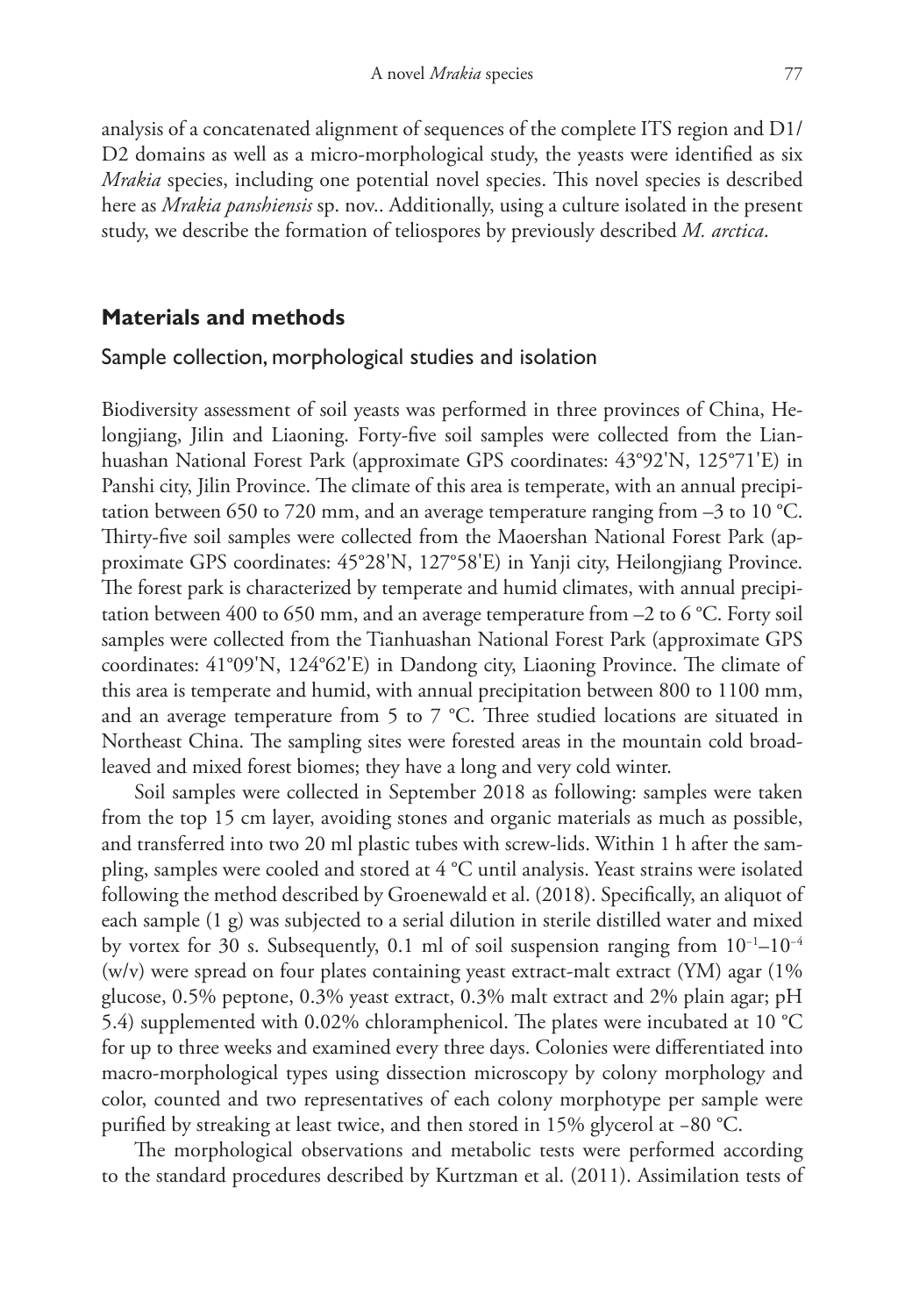carbon and nitrogen sources were performed in liquid media at 15 °C. Starved inocula were used in nitrogen and vitamin assimilation tests, and the results were read after 5 and 21 days of incubation. Induction of the sexual stage was tested by incubating cultures singly or crossed pair-wise on cornmeal (CM) agar, YM agar or 5% malt extract (5% ME) agar at 10 °C for 2 months (Yurkov et al. 2020). Photomicrographs were taken with a Leica DM5000B microscope (Leica). Culture growth was examined at 1–30 °C in YM liquid culture and on YM agar plates.

### DNA extraction, PCR amplification and sequencing

Genomic DNA was extracted from the cultures using the Ezup Column Yeast Genomic DNA Purification Kit, according to the manufacturer's protocol (Sangon Biotech, Shanghai, China). The nuc rDNA internal transcribed spacer (ITS) region was amplified using the primer pairs ITS1/ITS4 (White et al. 1990). The D1/D2 domain of the nuc 28S rDNA gene was amplified using the primer pair NL1/NL4 (Kurtzman and Robnett 1998). Amplification of ITS and nuc 28S rDNA gene was accomplished by an initial step of 2 min at 95 °C, followed by 35 cycles of 30 s at 95 °C, 30 s at 51 °C (for ITS and nuc 28S rDNA, respectively) and 40 s at 72 °C, with a final extension of 10 min at 72 °C (Liu et al. 2016). PCR products were directly purified and sequenced by Sangon Biotech Inc. (Shanghai, China). We determined the identity and accuracy of newly-obtained sequences by comparing them to sequences of isolates of the genus *Mrakia* in GenBank. Sequences were assembled using BioEdit V7.0.9.0 (Hall 1999). Newly-obtained sequences were submitted to GenBank ([https://www.ncbi.nlm.nih.](https://www.ncbi.nlm.nih.gov/genbank/) [gov/genbank/\)](https://www.ncbi.nlm.nih.gov/genbank/) under accession numbers provided in Table 2.

# Phylogenetic analysis

The ITS region, the nuc 28S rDNA gene and the concatenated alignment of ITS and nuc 28S rDNA sequences were employed to delimit species of the genus *Mrakia*. The selection of strains and species within the genus *Mrakia* followed most recent descriptions of species in the genus, Yurkov et al. (2020), Tsuji et al. (2017, 2019). The ITS region and the nuc 28S rDNA gene sequences were aligned with the MAFFT program ver. 7.273 (Katoh and Standley 2013) using the G-INS-I algorithm. The alignments were deposited in TreeBASE (Submission ID: S26876 and S26877; www.treebase.org), respectively. Major insertions and ambiguous regions were identified and eliminated with Gblocks version 0.91b (Castresana 2000) using a relaxed selection (minimum number of sequences for a conserved position = 15, minimum number of sequences for a flank position = 15, maximum number of contiguous non-conserved positions = 8, minimum length of a block = 5 and allowed gap positions = 'with half'), following Talavera and Castresana (2007). The edited alignment was deposited at TreeBase (submission ID S26878 and S26879; www.treebase.org). Maximum likelihood (ML) with an HKY+G+I model was performed using MEGA 7 (Kumar et al. 2016). Bayesian inference (BI) was constructed using MrBayes 3.2.5 (Ronquist et al. 2012) with a GTR+I+G model and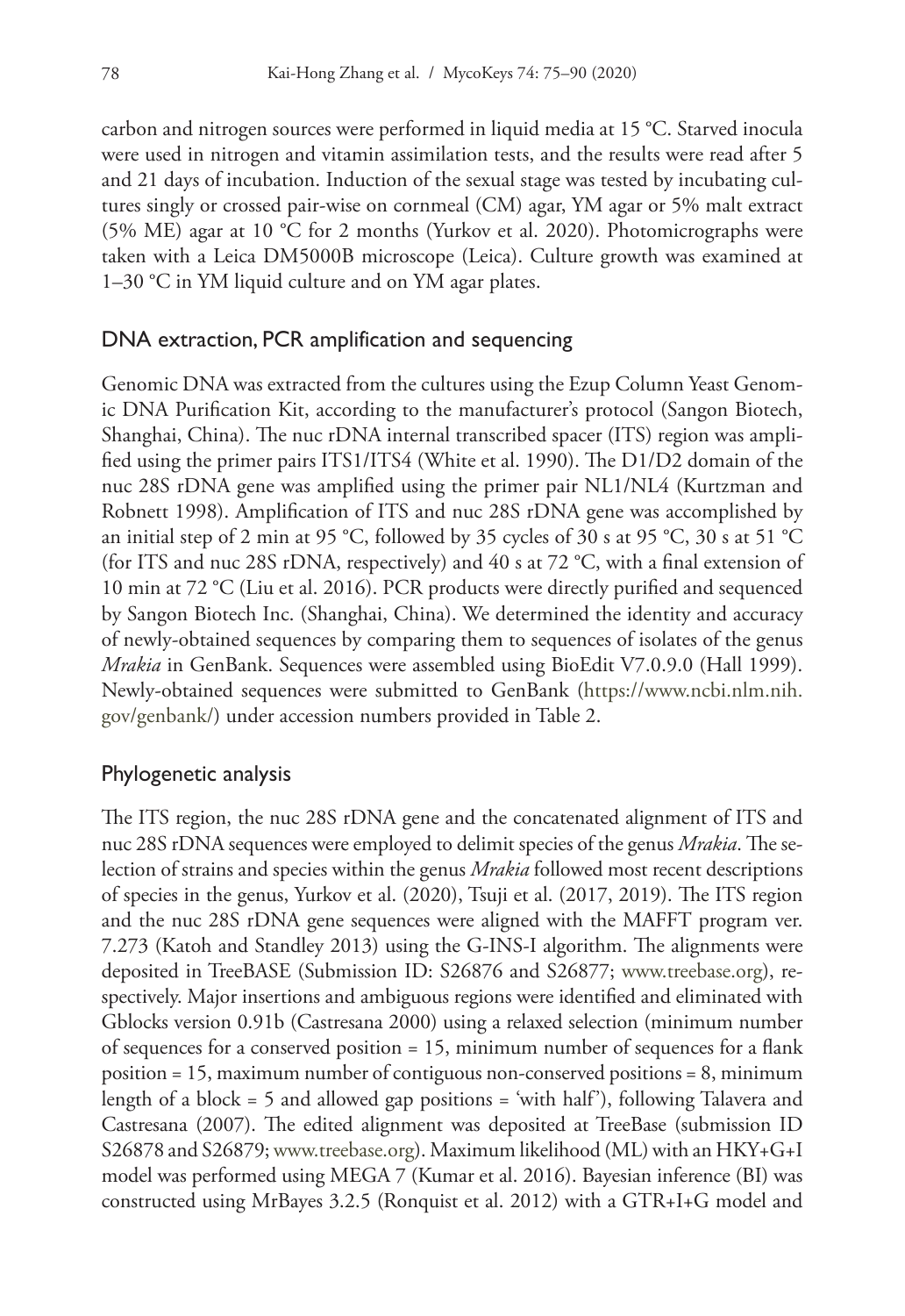5,000,000 generations, two independent runs, and four chains. The other parameters were set as the default values. We discarded 25% of these trees, and remaining trees were used to compute a 50% majority rule consensus tree to estimate posterior probabilities. A bootstrap analysis with 1000 replicates was performed to estimate the confidence of the tree nodes and a bootstrap percentage (BP) of 50% or Bayesian posterior probability (BPP) of 0.9 was considered supportive in all constructed trees in this study.

### **Results**

#### Phylogenetic analyses

A total of 135 yeast isolates were isolated from the 120 soil samples. Twelve isolates from 12 different soil samples built a rather uniform group based on a careful examination of morphological characteristics. Based on pair-wise sequence similarity comparisons and phylogenetic analyses of the ITS region and the nuc 28S rDNA, these 12 strains were identified as members of the genus *Mrakia*, *Mrakia gelida* (three isolates), *Mrakia robertii* (two isolates), *Mrakia frigida* (one isolate), *Mrakia aquatica* (two isolates) and one isolates was classified as *Mrakia arctica* (Table 1). Three strains represented a potential new species, which is described in detail in the present study. The remaining more than 100 isolates from soils require further identification and characterization.

The three isolates (NYNU 18562, NYNU 1941, NYNU 18410) shared identical sequences of both nuc 28S rDNA and ITS region. In terms of pairwise sequence similarity, the novel species showed a sequence divergence of 1.5% (9 substitutions and 0 gap over 602 bases) in nuc 28S rDNA from the closest relative *M. niccombsii*. The novel species also differed from other members of the *M. aquatica* sub-clade, *M. aquatica*, *M. fibulata* and *M. hoshinonis*, by sequence divergences ranging from 1.7% to 2% (10 to 12 substitutions and 0 to 1 gap over 602 bases) and from 3.3% to 2.5% (11 to 14 substitutions and 4 to 6 gaps over 603 bases), in nuc 28S rDNA and ITS, respectively. The phylogram, based on concatenated alignments of sequences of the the ITS region

| <b>Species</b>     | <b>Strain</b>      | Source                                                                | Location                                                        |  |  |
|--------------------|--------------------|-----------------------------------------------------------------------|-----------------------------------------------------------------|--|--|
| Mrakia aquatica    | <b>NYNU 18538</b>  | Soil and lichen                                                       | The Lianhuashan National Forest Park, Jilin Province, China     |  |  |
|                    | <b>NYNU 19451</b>  | Soil                                                                  | The Lianhuashan National Forest Park, Jilin Province, China     |  |  |
| Mrakia arctica     | <b>NYNU 18469</b>  | Soil                                                                  | The Tianhuashan National Forest Park Liaoning Province, China   |  |  |
| Mrakia frigida     | <b>NYNU 1846</b>   | Soil                                                                  | The Tianhuashan National Forest Park Liaoning Province, China   |  |  |
| Mrakia gelida      | <b>NYNU 18513</b>  | The Tianhuashan National Forest Park Liaoning Province, China<br>Soil |                                                                 |  |  |
|                    | <b>NYNU 1834</b>   | Soil and lichen                                                       | The Tianhuashan National Forest Park Liaoning Province, China   |  |  |
|                    | <b>NYNU 18473</b>  | Soil                                                                  | The Tianhuashan National Forest Park Liaoning Province, China   |  |  |
| Mrakia panshiensis | <b>NYNU 18562</b>  | Soil                                                                  | The Lianhuashan National Forest Park, Jilin Province China      |  |  |
|                    | <b>NYNU 18410</b>  | Soil                                                                  | The Maoershan National Forest Park Heilongjiang Province, China |  |  |
|                    | <b>NYNU 1941</b>   | Soil                                                                  | The Maoershan National Forest Park Heilongjiang Province, China |  |  |
| Mrakia robertii    | <b>NYNU 18415</b>  | Soil                                                                  | The Lianhuashan National Forest Park, Jilin Province, China     |  |  |
|                    | <b>NYNU 184159</b> | Soil and lichen                                                       | The Lianhuashan National Forest Park, Jilin Province, China     |  |  |

**Table 1.** Strains isolated in this work and correspondent isolation sources.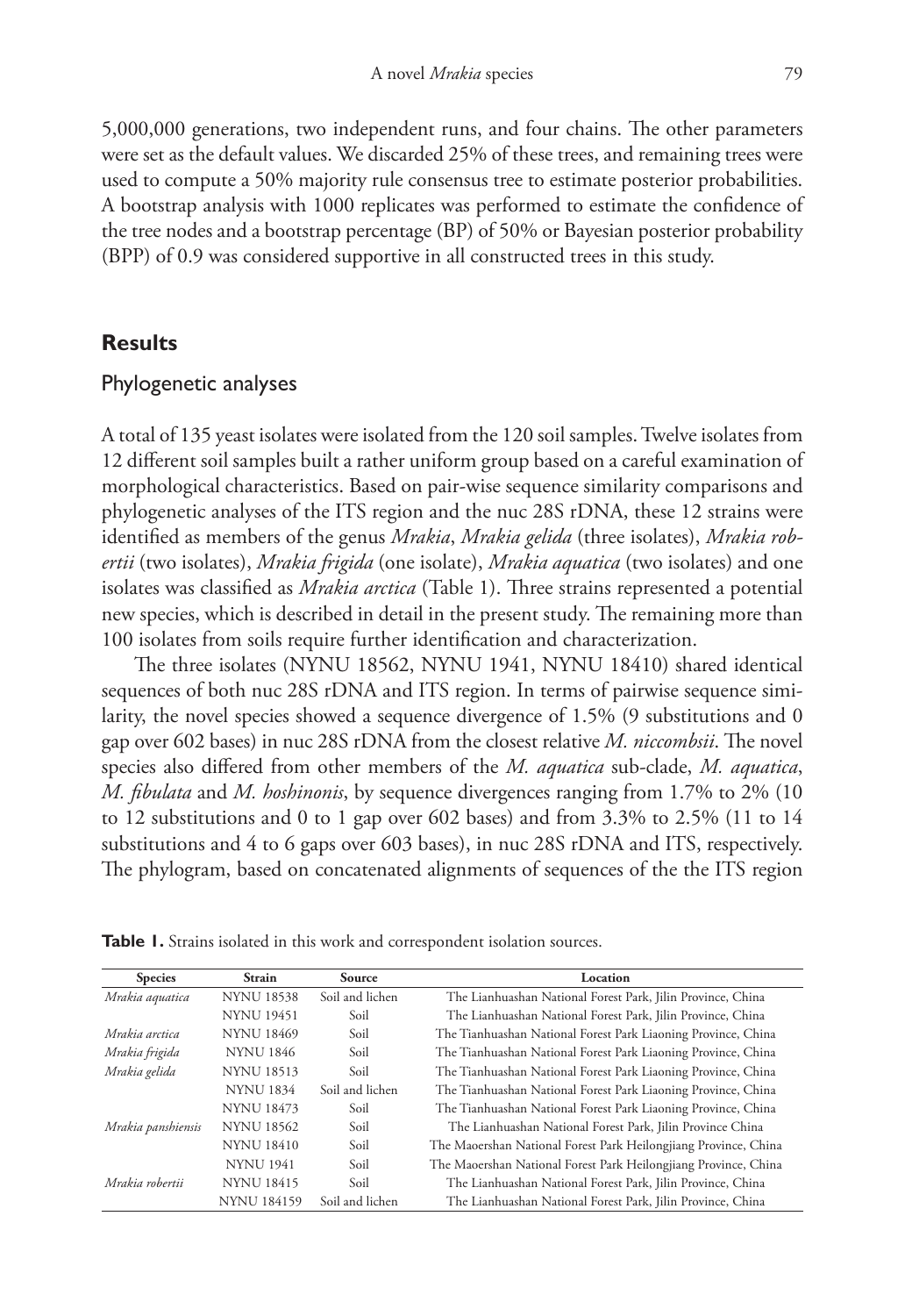

**Figure 1.** Phylogram inferred from Maximum likelihood analysis of the concatenated ITS and nuc 28S rDNA dataset of taxa in *Mrakia* s.s. *Mrakia panshiensis* strains investigated in this study are highlighted in bold font. *Tausonia pullulans* CBS 2532T was designated as the outgroup. The tree backbone was constructed by maximum likelihood analysis with MEGA7. Bootstrap percentages of maximum likelihood over 50% from 1000 bootstrap replicates and posterior probabilities of Bayesian inference above 0.9 are shown from left on the branches. The scale bar represents 0.02 substitutions per nucleotide.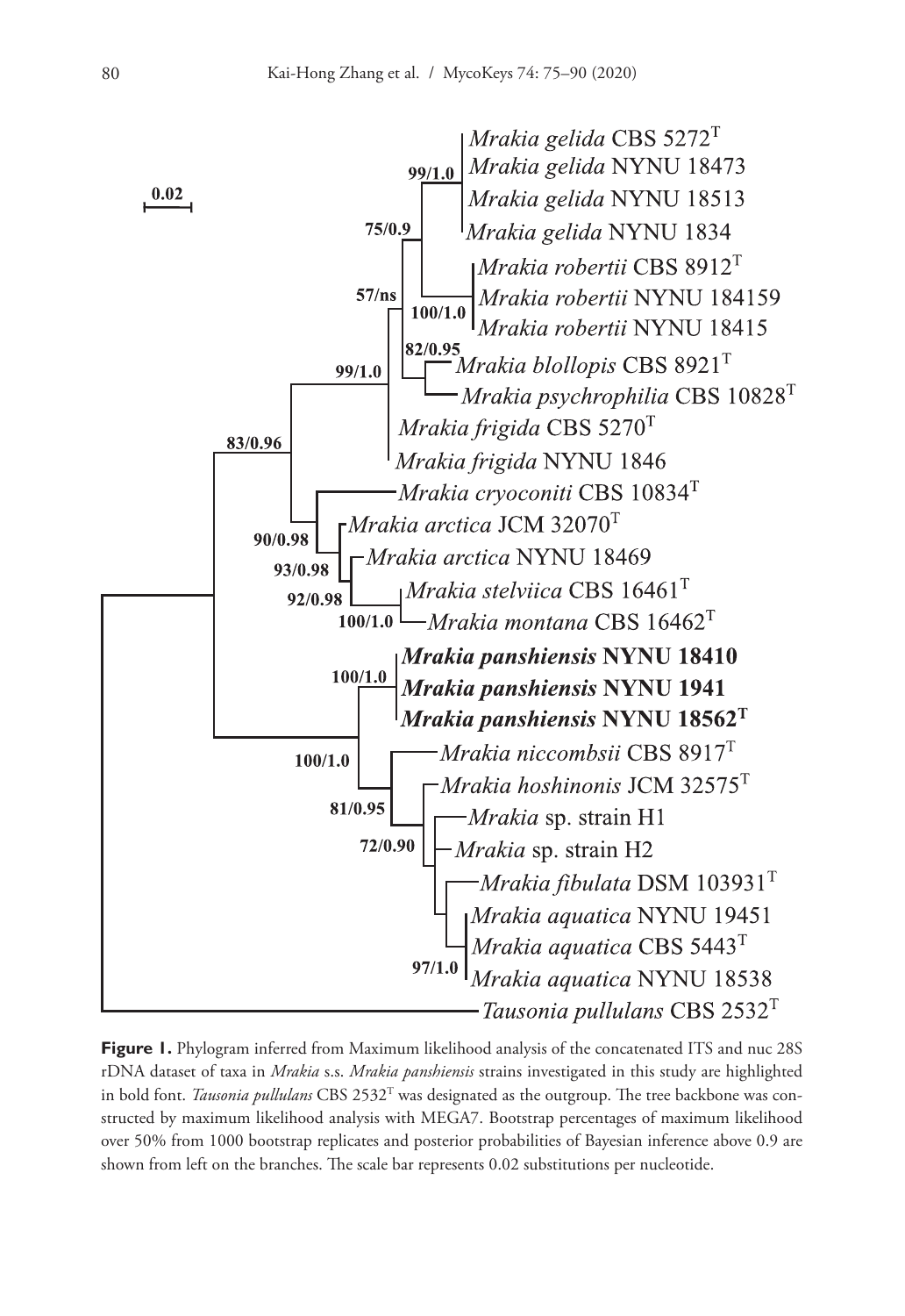| <b>Species</b>       | Strain                  | <b>ITS</b> | D1/D2     |
|----------------------|-------------------------|------------|-----------|
| Mrakia aquatica      | CBS 5443T               | AF410469   | NG 042348 |
|                      | <b>NYNU 18538</b>       | MT126040   | MT126039  |
|                      | <b>NYNU 19451</b>       | MT140347   | MT140348  |
| Mrakia arctica       | ICM32070 <sup>T</sup>   | LC222845   | LC222845  |
|                      | <b>NYNU 18469</b>       | MK682823   | MK682821  |
| Mrakia blollopis     | CBS 8921T               | AY038826   | NG 057710 |
| Mrakia cryoconiti    | CBS 10834T              | AJ866976   | KY108575  |
| Mrakia fibulata      | <b>DSM 103931T</b>      | MK372216   | MK372216  |
| Mrakia frigida       | CBS 5270T               | AF144483   | NG 042346 |
|                      | <b>NYNU 1846</b>        | MT126288   | MT133538  |
| Mrakia gelida        | CBS 5272T               | AF144485   | AF189831  |
|                      | <b>NYNU 1834</b>        | MT126029   | MT126028  |
|                      | <b>NYNU 18473</b>       | MT133535   | MT133534  |
|                      | <b>NYNU 18513</b>       | MT133539   | MT133537  |
| Mrakia hoshinonis    | <b>JCM 32575T</b>       | LC335798   | LC335798  |
| Mrakia niccombsii    | CBS 8917T               | AY029346   | NG 060242 |
| Mrakia panshiensis   | <b>NYNU 18410</b>       | MT133553   | MT133536  |
|                      | <b>NYNU 18562T</b>      | MK682818   | MK682815  |
|                      | <b>NYNU 1941</b>        | MT133552   | MT133554  |
| Mrakia psychrophilia | <b>CBS 10828T</b>       | EU224267   | KY108586  |
| Mrakia robertii      | $CBS 8912$ <sup>T</sup> | AY038829   | AY038811  |
|                      | <b>NYNU 18415</b>       | MT125967   | MT125965  |
|                      | <b>NYNU 184159</b>      | MT133533   | MT133532  |
| Mrakia sp.           | strain H <sub>2</sub>   | AY052488   | AY052480  |
|                      | strain H1               | AY052487   | AY052479  |
| Mrakia stelviica     | CBS 16461               | MT347764   | MT347768  |
| Mrakia montana       | CBS 16462               | MT347765   | MT347769  |
| Tausonia pullulans   | $CBS$ 2532 $T$          | AF444417   | NG 042352 |

**Table 2.** Sequences used in molecular phylogentic analysis. Entries in bold are newly generated for this study.

Abbreviations: **CBS**: CBS-KNAW Collections, Westerdijk Fungal Biodiversity Institute, Utrecht, The Netherlands; **JCM**: RIKEN BioResource Research Center-Japan Collection of Microorganisms, Takao, Japan; **DSM**: the German Collection of Microorganisms and Cell Cultures, Braunschweig, Germany; **NYNU**: Microbiology Lab, Nanyang Normal University, Henan, China; **T**: type strain.

and nuc 28S rDNA showed that the three isolates represent a novel species in the *Mrakia aquatica* sub-clade, close to *M. niccombsii*, *M. aquatica*, *M. fibulata* and *M. hoshinonis* (Fig. 1). Topologies of phylogenetic trees that were made using alignments of either ITS region or nuc 28S rDNA and inferred from BI and ML algorithms were visually similar and, thus, only ML trees were shown (Suppl. material 1: Figs S1, S2). The combined ITS and nuc 28S rDNA dataset included 28 yeast collections representing 12 species of the genus *Mrakia* with *Tausonia pullulans* CBS 2532T as the outgroup (Fig. 1). The alignment had a total of 1243 characters, of which 1031 characters were constant, 210 were variable and parsimony-uninformative and 114 were parsimony-informative. ML and BI analyses yielded trees which were topologically congruent in terms of species clusters (examined visually). Three strains of the new species formed a well-supported branch basal to other members of the *M. aquatica* sub-clade with high statistical support of 100% BP and 1.0 BPP in ML and BI analyses, respectively. The strain NYNU 18469 clustered with high support with the type strain of *M. arctica* showing 99.8% and 99.3% sequence identities in the nuc 28S rDNA and ITS region, respectively.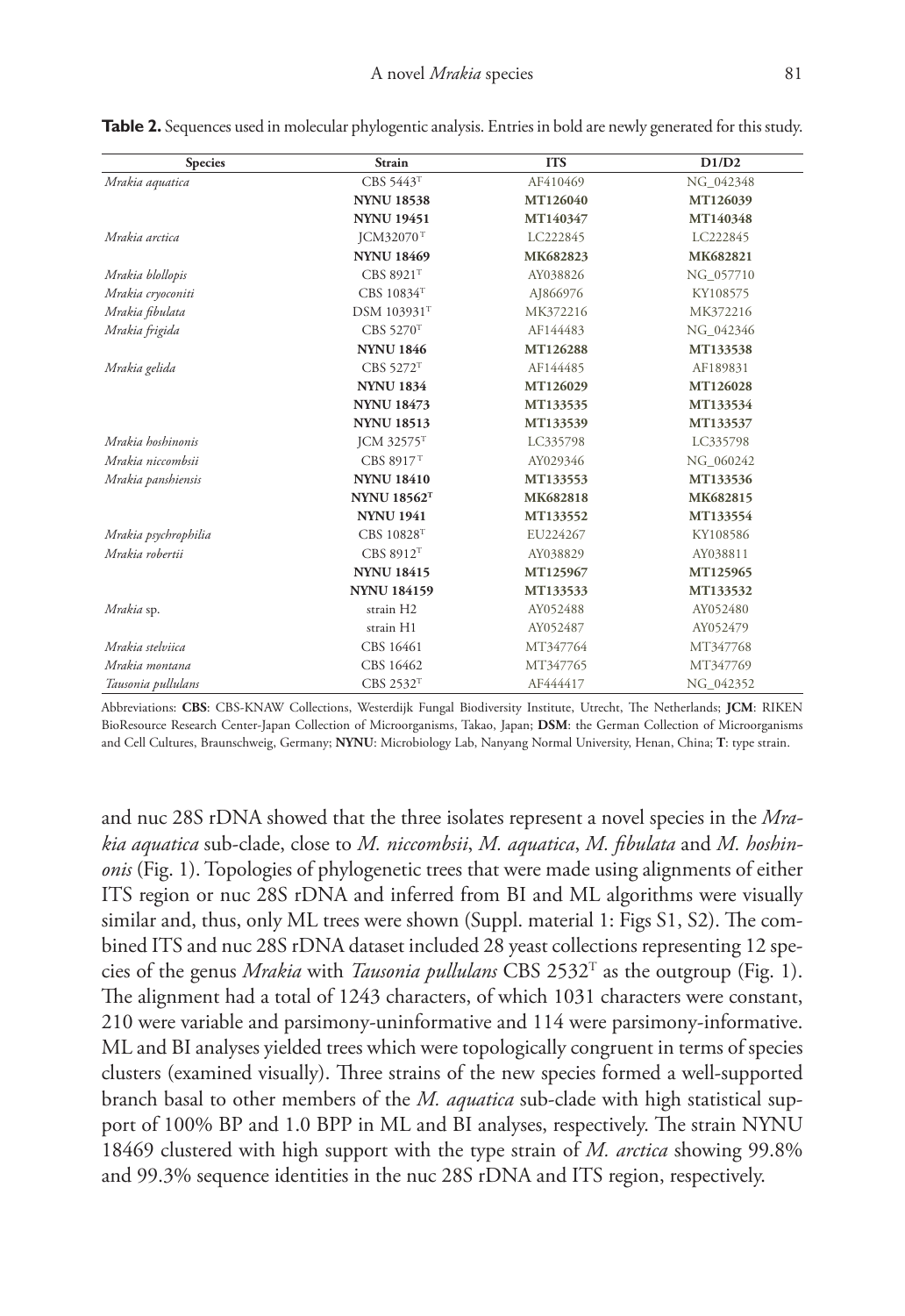### **Taxonomy**

#### *Mrakia panshiensis* **R.R. Jia & F.L. Hui, sp. nov.**

MycoBank No: [834813](http://www.mycobank.org/MycoTaxo.aspx?Link=T&Rec=834813) Fig. 2

**Etymology.** The species name *panshiensis* (N.L. fem. adj.) refers to the geographical origin of the type strain of this species.

**Description.** The physiological profiles of the three strains of the novel species were almost identical. In YM broth after 3 days at 15 °C, the cells are ovoid to elongated (3.5–7 × 3.5–5 µm) and proliferate by polar budding (Fig. 2A). Streak culture for 1 week at 15 °C on YM agar produces colonies that are white to yellowish-cream, round, convex and smooth with an entire margin. After 2 weeks in Dalmau plate culture on CM agar at 15 °C, pseudohyphae and true hyphae are formed. Teliospores were observed after 2 months at 10 °C terminally and intercalarily on the hyphae on CM agar (Fig. 2B). Teliospores are spherical, 8–13 µm in diameter, single and in short chains of 2–4 spores (Fig. 2C). Teliospores may germinate by a bud-like projection (Fig. 2D). The fermentation of sugars is absent. Glucose, galactose, L-sorbose, D-ribose, D-xylose, L-arabinose, L-rhamnose, sucrose, maltose, trehalose, methyl α-D-glucoside, cellobiose, salicin, arbutin, melibiose, lactose, raffinose, melezitose, inulin, glycerol, erythritol, ribitol, xylitol, L-arabinitol, D-glucitol, D-mannitol, galactitol, 2-keto-D-gluconate, Dgluconate, D-glucuronate, succinate, citrate and ethanol are assimilated. No growth occurs in D-glucosamine, D-arabinose,  $myo$ -inositol, D-glucono-1, 5-lactone, 5-ketod-gluconate, dl-lactate or methanol. For the assimilation of nitrogen compounds, growth on nitrate, nitrite, L-lysine, glucosamine and D-tryptophan is positive, whereas on ethylamine, cadaverine, creatine, creatinine or imidazole, it is negative. There is no growth in the presence of 5% glucose medium with 10% NaCl and 0.01% cycloheximide. Diazonium blue B test and urease activity are positive. The maximum growth temperature is 18 °C and optimal growth temperature is 15 °C.

**Molecular characteristics (holotype).** nucleotide sequences of ITS and nuc 28S rDNA gene sequences are deposited in NCBI GenBank under the accession numbers are [MK682818](http://www.ncbi.nlm.nih.gov/nuccore/MK682818) and [MK682815,](http://www.ncbi.nlm.nih.gov/nuccore/MK682815) respectively.

**Deposits.** *holotype*, NYNU 18562 culture was isolated from the soil of the Lianhuashan National Forest Park, Jilin Province, China, in September 2018. The holotype culture is preserved in a metabolically inactive state at Microbiology Lab, Nanyang Normal University, Henan, China. Ex-type cultures are deposited at the China Centre of Industrial Culture Collection (CICC), Beijing, China, as CICC 33355, and at the CBS Yeast Collection of the Westerdijk Fungal Biodiversity Institute, Utrecht, the Netherlands, as CBS 15868.

**Strains studied.** NYNU 18562; paratypes: NYNU 1941 and NYNU 18410 from two different soil samples in the Maoershan National Forest Park in Yanji city, Heilongjiang Province, China.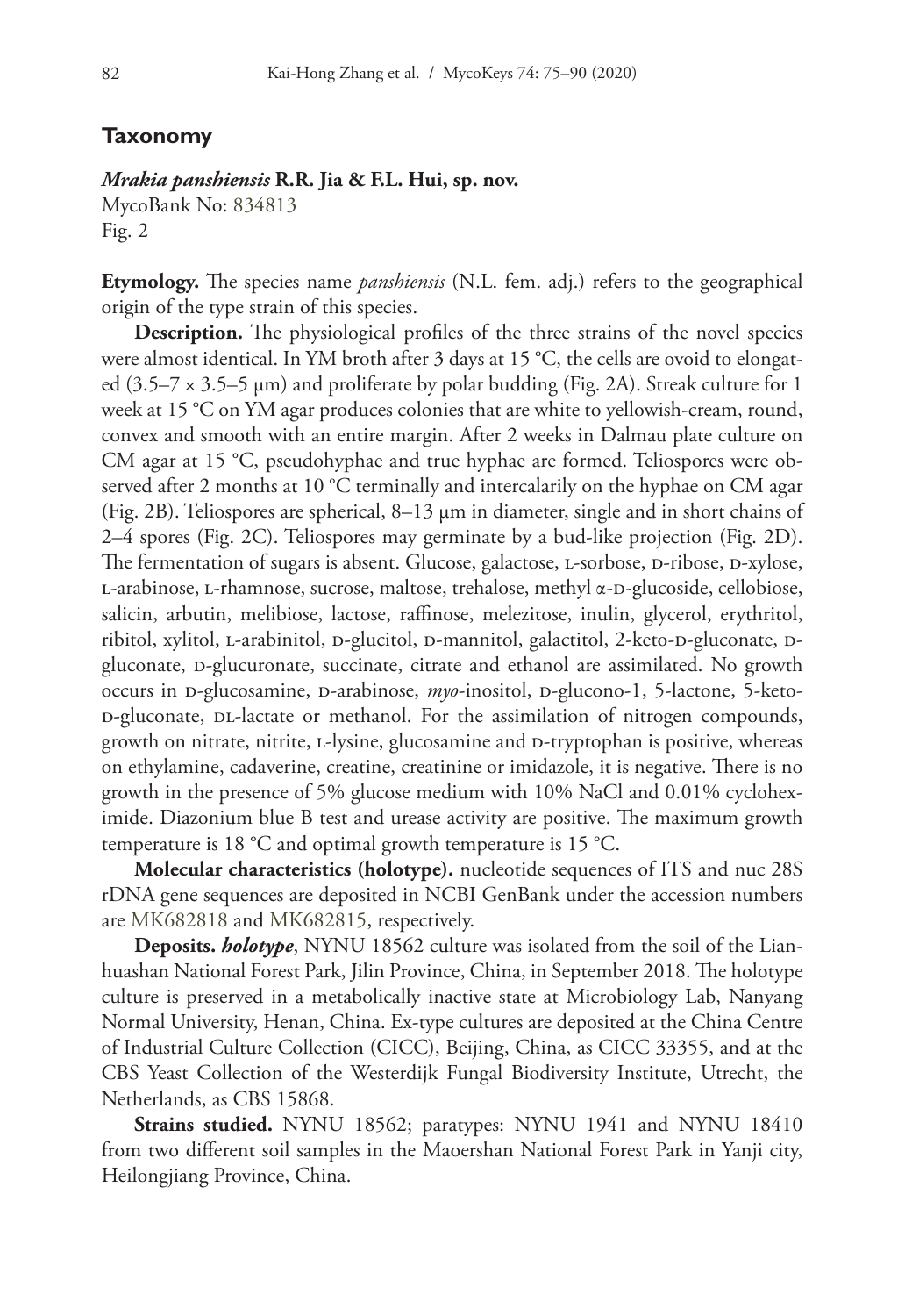

**Figure 2.** Morphology of *Mrakia panshiensis* (NYNU 18562T) **A** budding cells **B** true hyphae with clamp connections and teliospores **C** teliospores in pairs **D** teliospores produced with a bud-like projection. Scale bars:  $10 \mu m$ .

# *Mrakia arctica* **M. Tsuji emend. R.R. Jia & F.L. Hui**

**Description.** The yeast *Mrakia arctica* was described as an asexual species (Tsuji et al. 2018). Among soil yeasts isolated in the present study, strain NYNU 18469 collected from Liaoning provinces, formed hyphae and teliospores on CM agar (Fig. 3). In spite of the observation of sexual behavior in that species, the description of *Mrakia arctica* M. Tsuji, Mycoscience 59 (1): 57. 2018 (MB [821502](http://www.mycobank.org/MycoTaxo.aspx?Link=T&Rec=821502)) is emended below.

True hyphae with terminally and intercalarily teliospores are developed after 2 months at 10 °C on CM agar (Fig. 3A). Culture NYNU 18469 demonstrated similar morphological characteristics with those of the previously reported yeast-stage morphs, except for the yeast-forming teliospores. Teliospores are spherical, 6–12 µm in diameter, single and in short chains of 2–4 spores. Teliospores germinate by a bud-like projection (Fig. 3B, C, D). Physiologically, both asexual and sexual morphs of *M .arctica* were identical, except for a few reactions on standard growth. The asexual morph of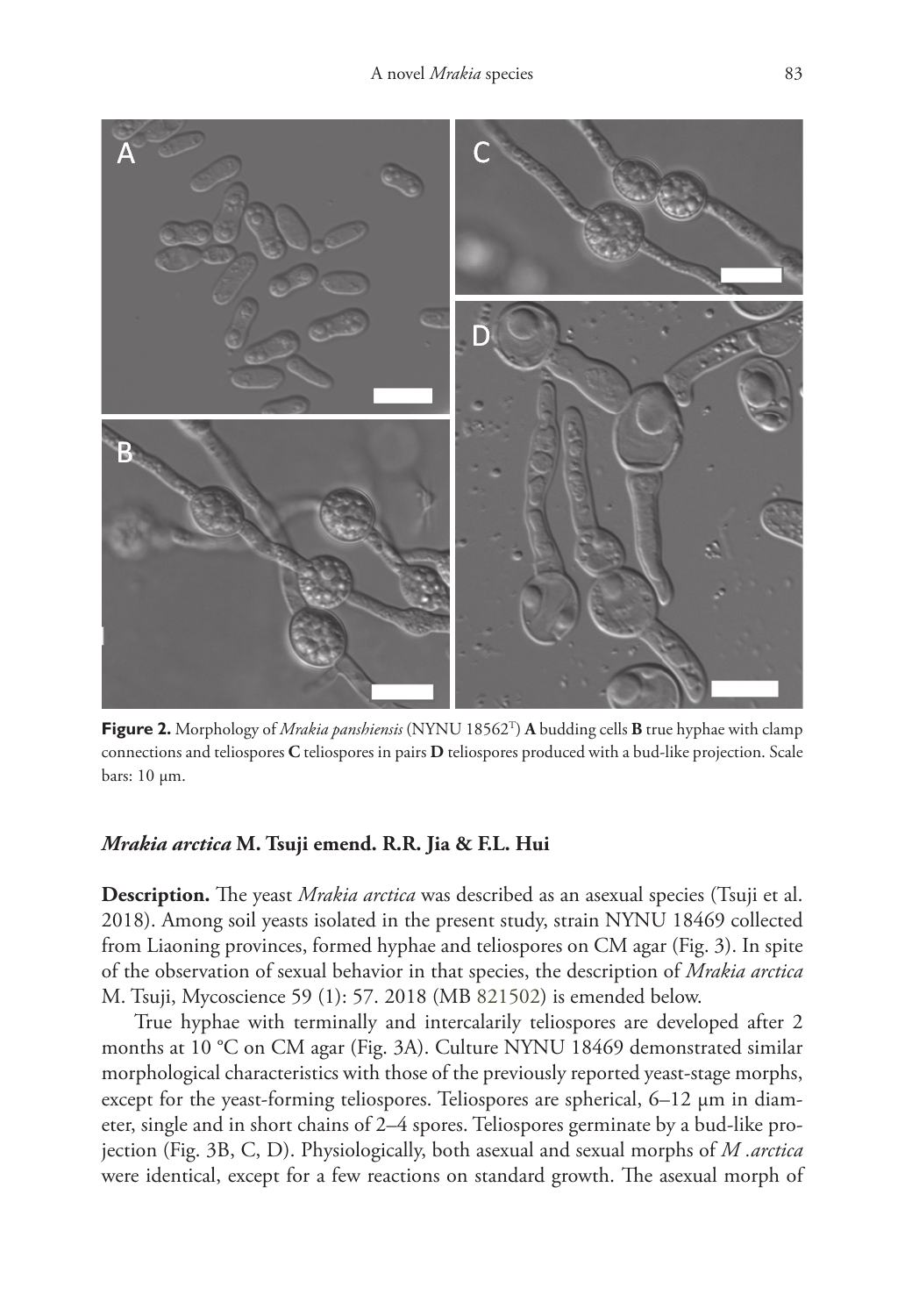

**Figure 3.** The teliospore-stage morph of *Mrakia arctica* (NYNU 18469) **A.** True hyphae with teliospores terminally and intercalary; **B/C/D.** Teliospores produced with a bud-like projection. Scale bars: 10 µm.

*M .arctica* can assimilate l-sorbose and grows in the presence of 0.01% cycloheximide, and grows at 20 °C, but not for the sexual morph.

**Deposits.** culture NYNU 18469 was isolated from the soil of the Tianhuashan National Forest Park, Liaoning Province, China, in September 2018. It is preserved in a metabolically inactive state at Microbiology Lab, Nanyang Normal University, Henan, China. Ex-type cultures are deposited at the China Centre of Industrial Culture Collection (CICC), Beijing, China, as CICC 33354, and at the CBS Yeast Collection of the Westerdijk Fungal Biodiversity Institute, Utrecht, the Netherlands, as CBS 10867.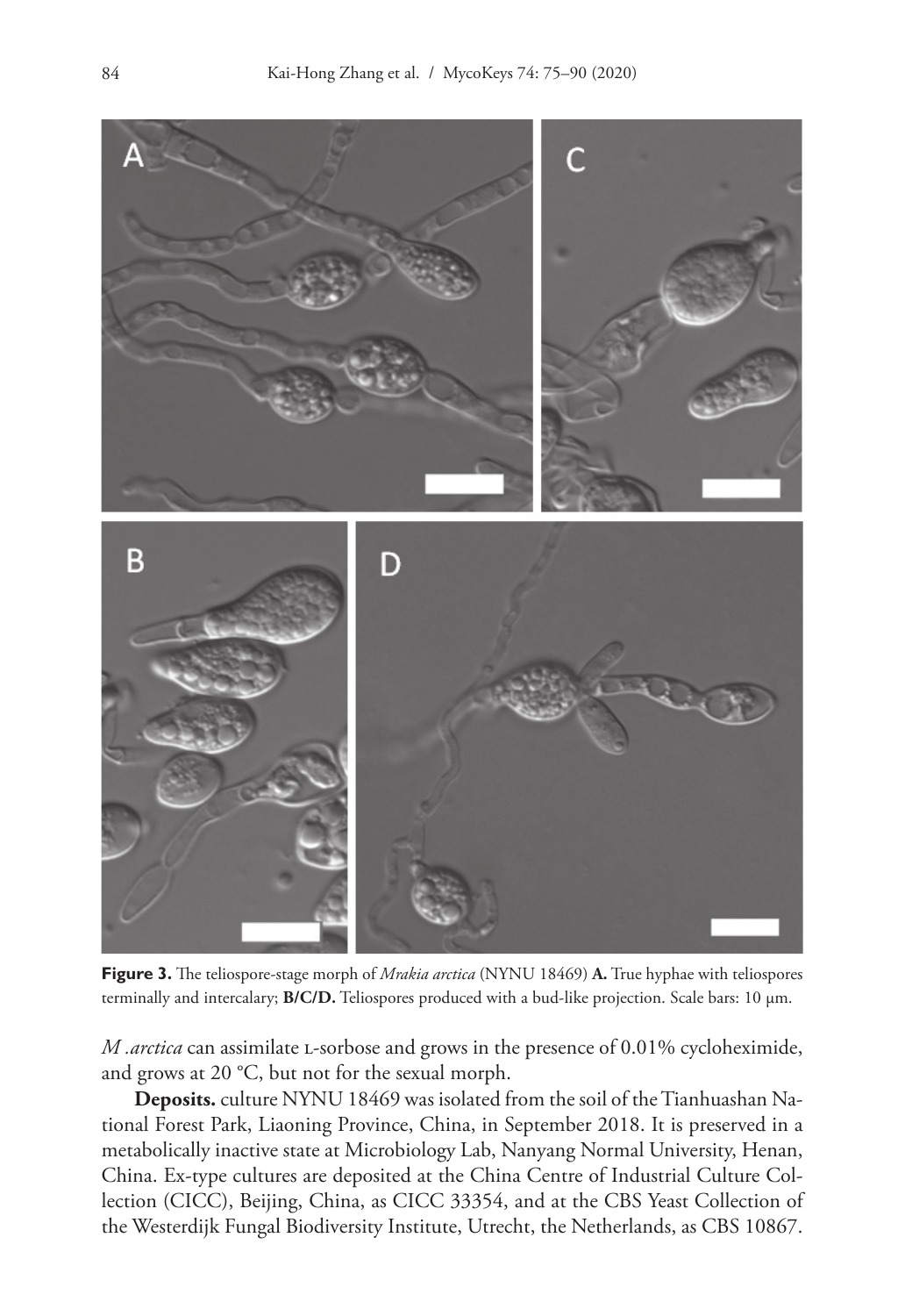# **Discussion**

*Mrakia* is currently placed in the monotypic family Mrakiaceae (Liu et al. 2015). In this study, we identified 12 isolates of *Mrakia* species from soil samples in Northeast China and characterized them using molecular sequence analyses and microscopy. As a result, a novel species was discovered among these isolates, and characterized and described as *M. panshiensis* sp. nov. Physiologically, *M. panshiensis* is different from the closely related *M. niccombsii* (Fell and Margesin 2011) in the ability to assimilate ribitol and the inability to assimilate D-glucosamine, D-arabinose and *myo*-inositol. The novel species differs from the other four members of the *M. aquatica* sub-clade in its inability to grow in 5% glucose medium with 10% NaCl and at 20 °C. Additionally, we obtained four reported *Mrakia* species, *M. aquatica*, *M. gelida*, *M. frigida* and *M. robertii*, have been reported from cold environments, such as the Alps, Alaska and Antarctica (Thomas-Hall et al. 2010; Fell 2011; Fell and Margesin 2011). These four species can be distinguished by both morphological and molecular approaches. A careful examination of isolates also resulted in the observation of the teleomorphic stage of *M. arctica*. Considering the newly described *M. panshiensis*, the genus *Mrakia* includes thirteen species. Amongst them, *M. aquatica*, *M. hoshinonis*, *M. cryoconiti* and *M. niccombsii* were described as asexual morphs. Sexual reproduction with hyphae and teliospores was observed in seven species, viz. *M. blollopis*, *M. fibulata*, *M. frigida*, *M. gelida*, *M. psychrophila*, *M. robertii*, *M. montana*, *M. stelviica* and the newly-described *M. panshiensis* sp. nov. (Fell 2011; Tsuji et al. 2018, 2019; Yurkov et al. 2020; Turchetti et al. 2020). The question of whether or not the teleomorphs of soil yeasts depend on their hosts as well as the degree of the host specificity may shed new light on the ecology of below ground microorganisms.

Most species of the genus *Mrakia* have an optimal temperature for growth of approximately 12–15 °C and are not able to grow at temperatures above 20 °C (Fell 2011; Fell and Margesin 2011). Thus these yeasts can be defined as obligate psychrophilic yeasts (Watson 1987; Raspor and Zupan 2006). Psychrophilic yeasts are noted for their ability to grow at low temperatures and even below freezing point (Panikov and Sizova 2007). Twelve *Mrakia* isolates characterized in the present study were obtained from three regions in Northeast China. The three regions are characterized by average temperatures between −2 and 10 °C. The region represents a seasonally cold environment in Northeast China. Isolation of *Mrakia* species from seasonal soils is in line with previous observations of these yeasts from cold habitats and suggests an ecological role of *Mrakia* species in extreme environments characterized by low temperatures. Frequent sources of isolation include a variety of low temperature environments, such as ice, glacier sediment, snow and meltwater (Fell 2011; Fell and Margesin 2011; Tsuji et al. 2018, 2019). However, biodiversity and distribution of psychrophilic yeasts outside cold habitats are not well known (Yurkov et al. 2020). Sylvester et al. (2015) supposed that, although *Mrakia* seems to have a competitive advantage at 10 °C, it can grow at warmer temperatures. *M. frigida* was isolated from an oak bark in different sites across the northern United States, using an enrichment protocol and incubation at 10 °C (Sylvester et al. 2015). Several species of *Mrakia* were also obtained from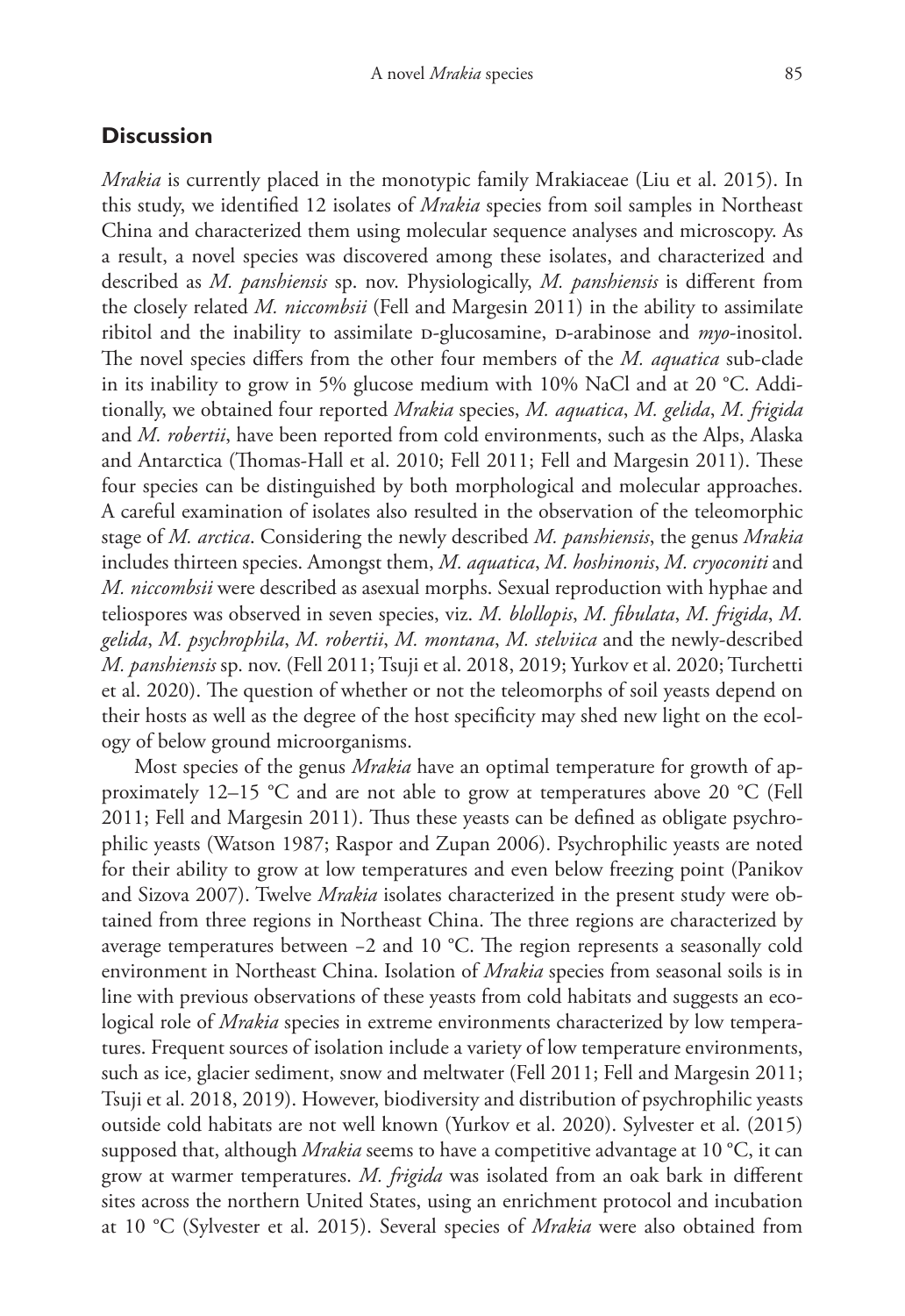xylem sap of *Betula pendula* and *Carpinus betulus* in Germany, including *M. fibulata* which exhibited maximum growth temperature at 25 °C (Yurkov et al. 2020). *Mrakia aquatica*, *M. blollopis* and *M. robertii* were isolated in summer periods from urban soils in Moscow, but not from adjacent low-managed soils (Tepeeva et al. 2018). Isolation of *M. aquatica*, *M. arctica*, *M. blollopis*, *M. gelida*, *M. fibulata*, *M. frigida*, *M. robertii M. stelviica*, *M. montana* and the newly-described *M. panshiensis* sp. nov. from these temperate climates suggests that these yeasts might be common inhabitants of diverse environments in boreal and temperate climates.

Soils were regarded as a mere reservoir for yeasts that reside in habitats above it. Our knowledge of soil yeasts is further biased towards temperate and boreal forests. The distribution of soil yeasts is determined by plant, insect and fungal hosts and vectors (Yurkov 2018). Di Menna (1966) found *Mrakia* to be the dominant yeast genus in Antarctic soils, representing 24% of the yeast species isolated in that study. In the present study, we identified 12 isolates of *Mrakia* species from forest soils collected in Northeast China, which is corresponding to 10% of the total number of isolated yeast cultures. The sampling sites were located in temperate deciduous and broadleaf forests that are commonly found in areas with warm, moist summers and mild winters. Typical soils of temperate forests are Alfisols and Spodosols along with some Histosols. Yeast communities respond to forest properties rather than to basic soil parameters even though the mechanisms underlying these effects remain unknown (Yurkov 2017). Forest management is known to influence substrate-dependent taxa, such as bryophytes and sporocarp (fruiting body) forming fungi (Ódor et al. 2006). In view of the rapid decline of many natural habitats, studies of soil yeasts in undisturbed or low managed biotopes became extremely valuable. To date, the isolation of *Mrakia* yeasts from temperate soils is limited to a few studies from Europe (Mašínová et al. 2017; Yurkov et al. 2016; Tepeeva et al. 2018). The present study demonstrated that yeasts of the genus *Mrakia* are present in temperate forest soils in Asia.

#### **Acknowledgements**

We sincerely thank Dr Lin Zhang, Mr Zhi-Wen Xi and Ms Lin-Na Huang for their kind help with collecting specimens. This project was supported by Grant No. 31570021 from the National Natural Science Foundation of China (NSFC), P. R. China, No. 2018001 from the State Key Laboratory of Motor Vehicle Biofuel Technology, Henan Tianguan Enterprise Group Co., Ltd., China.

# **References**

Bab'eva IP, Lisichkina GA, Reshetova IS, Danilevich VN (2002) *Mrakia curviuscula* sp. nov.: a new psychrophilic yeast from forest substrates. Microbiology 71: 449–454. [https://doi.](https://doi.org/10.1023/A:1019801828620) [org/10.1023/A:1019801828620](https://doi.org/10.1023/A:1019801828620)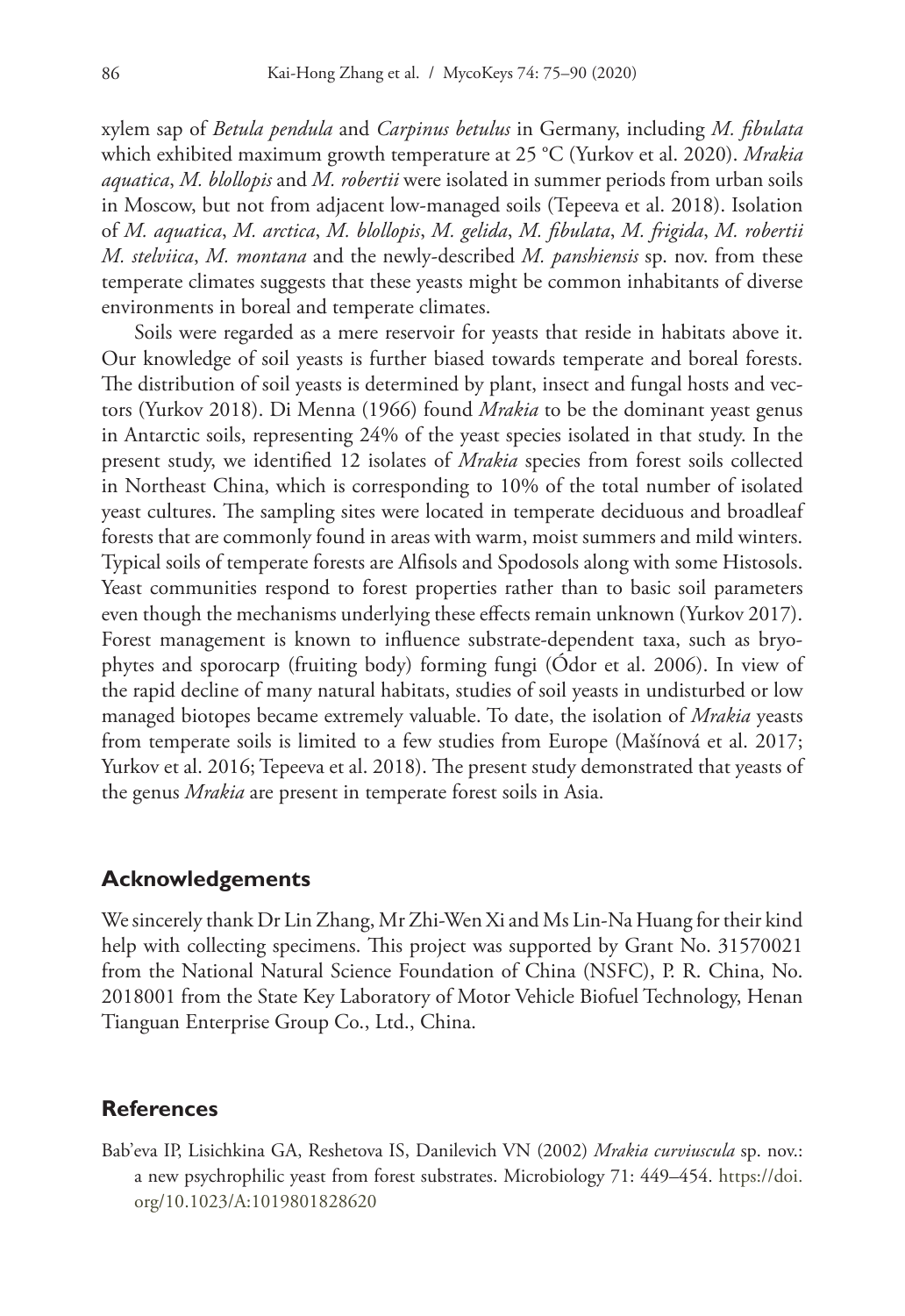- De Francesco G, Sannino C, Sileoni V, Marconi O, Filippucci S, Tasselli G, Turchetti B (2018) *Mrakia gelida* in brewing process: an innovative production of low alcohol beer using a psychrophilic yeast strain. Food Microbiology 76: 354–362. <https://doi.org/10.1016/j.fm.2018.06.018>
- Di Menna ME (1966) Three new yeasts from Antarctic soils: *Candida nivalis*, *Candida gelida* and *Candida frigida* spp. n. Antonie van Leeuwenhoek International Journal of General and Molecular Microbiology 32: 25–28. <https://doi.org/10.1007/BF02097442>
- Fell JW, Statzell AC, Hunter IL, Phaff HJ (1969) *Leucosporidium* gen. n., the heterobasidiomycetous stage of several yeasts of the genus *Candida*. Antonie van Leeuwenhoek International Journal of General and Molecular Microbiology 35: 433–462. <https://doi.org/10.1007/BF02219163>
- Fell JW, Roeijmans H, Boekhout T (1999) Cystofilobasidiales, a new order of basidiomycetous yeasts. Int J Syst Bacteriol 49: 907–913.<https://doi.org/10.1099/00207713-49-2-907>
- Fell JW (2011) *Mrakia* Y. Yamada & Komagata (1987) In: Kurtzman CP, Fell JW, Boekhout T (Eds) The Yeasts – a Taxonomic Study (5<sup>th</sup> edn, vol. 3). Amsterdam, Elsevier, 1503-1510. <https://doi.org/10.1016/B978-0-444-52149-1.00123-3>
- Fell JW, Margesin R (2011) *Mrakiella* Margesin & Fell (2008) In: Kurtzman CP, Fell JW, Boekhout T (Eds) The Yeasts – a Taxonomic Study ( $5<sup>th</sup>$  edn, vol. 3). Amsterdam, Elsevier, 1847–1852.<https://doi.org/10.1016/B978-0-444-52149-1.00151-8>
- Groenewald M, Lombard L, de Vries M, Lopez AG, Smith M, Crous PW (2018) Diversity of yeast species from Dutch garden soil and the description of six novel Ascomycetes. FEMS Yeast Research 18: foy076. <https://doi.org/10.1093/femsyr/foy076>
- Hall TA (1999) Bioedit: a user-friendly biological sequence alignment editor and analysis program for Windows 95/98/NT. Nucleic Acids Symposium Series 41: 95–98.
- Katoh K, Standley DM (2013) MAFFT multiple sequence alignment software version 7: improvements in performance and usability. Molecular Biology and Evolution 30(4): 772– 780.<https://doi.org/10.1093/molbev/mst010>
- Komagata K, Nakase T (1965) New species of the genus *Candida* isolated from frozen foods. Journal of General and Applied Microbiology 11: 255–267.<https://doi.org/10.2323/jgam.11.255>
- Kumar S, Stecher G, Tamura K (2016) MEGA7: molecular evolutionary genetics analysis version 7.0 for bigger datasets. Molecular Biology and Evolution 33: 1870–1874. [https://doi.](https://doi.org/10.1093/molbev/msw054) [org/10.1093/molbev/msw054](https://doi.org/10.1093/molbev/msw054)
- Kurtzman CP, Robnett CJ (1998) Identification and phylogeny of ascomycetous yeasts from analysis of nuclear large subunit (26S) ribosomal DNA partial sequences. Antonie van leeuwenhoek international journal of general and molecular microbiology 73: 331–371. <https://doi.org/10.1023/A:1001761008817>
- Kurtzman CP, Fell JW, Boekhout T, Robert V (2011) Methods for isolation, phenotypic characterization and maintenance of yeasts. In: Kurtzman CP, Fell JW, Boekhout T (Eds) The Yeasts – a Taxonomic Study (5<sup>th</sup> edn, vol. 1). Amsterdam, Elsevier, 87–110. [https://doi.](https://doi.org/10.1016/B978-0-444-52149-1.00007-0) [org/10.1016/B978-0-444-52149-1.00007-0](https://doi.org/10.1016/B978-0-444-52149-1.00007-0)
- Liu XJ, Yi ZH, Ren YC, Li Y, Hui FL (2016) Five novel species in the *Lodderomyces* clade associated with insects. International Journal of Systematic and Evolutionary Microbiology 66: 4881–4889.<https://doi.org/10.1099/ijsem.0.001446>
- Liu XZ, Wang QM, Göker M, Groenewald M, Kachalkin AV, Lumbsch HT, Millanes AM, Wedin M, Yurkov AM, Boekhout T, Bai FY (2015) Towards an integrated phylogenetic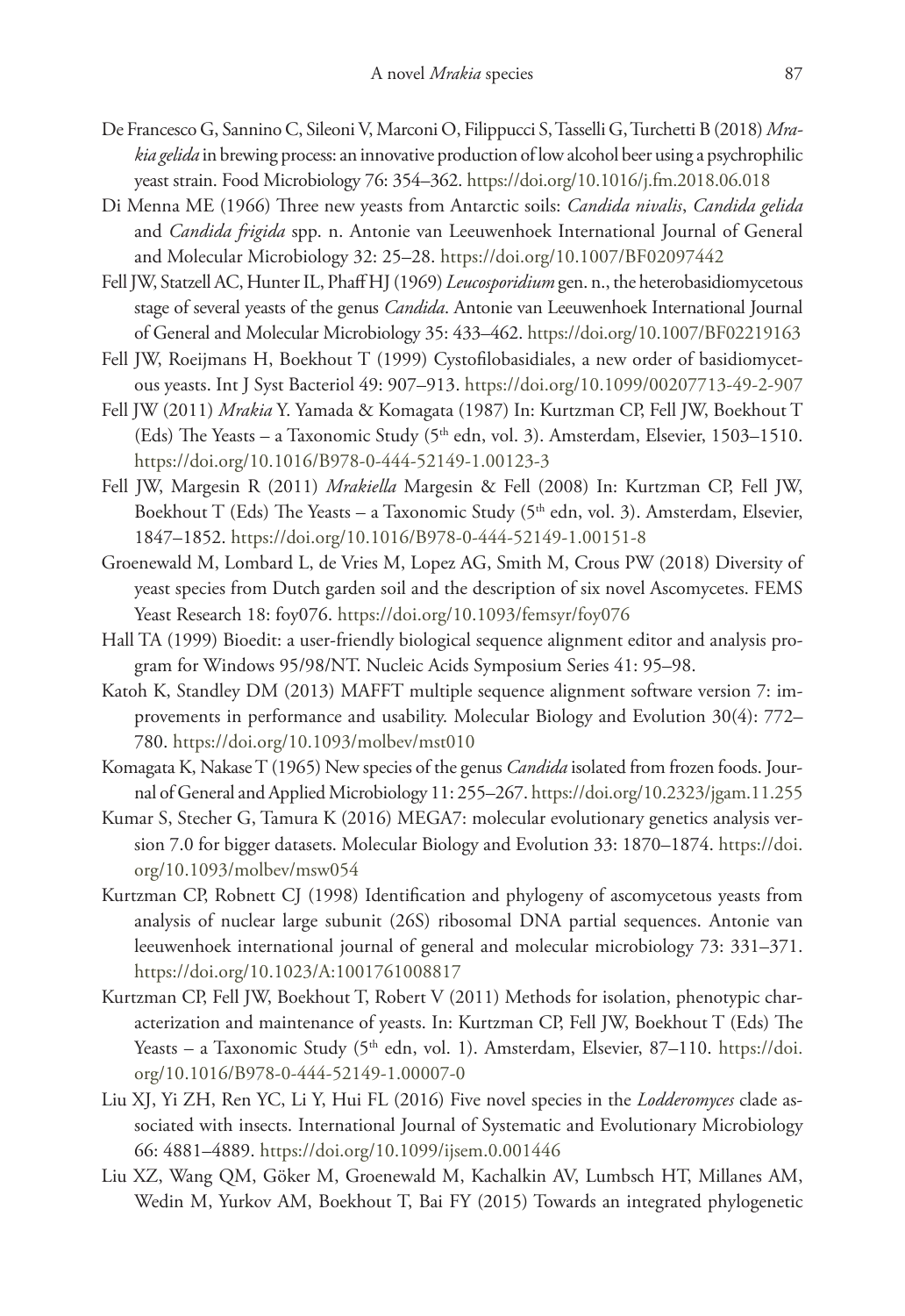classification of the Tremellomycetes. Studies in Mycology 81: 85–147. [https://doi.](https://doi.org/10.1016/j.simyco.2015.12.001) [org/10.1016/j.simyco.2015.12.001](https://doi.org/10.1016/j.simyco.2015.12.001)

- Margesin R, Fell JW (2008) *Mrakiella cryoconiti* gen. nov., sp. nov., a psychrophilic, anamorphic, basidiomycetous yeast from alpine and arctic habitats. International Journal of Systematic and Evolutionary Microbiology 58(12): 2977–2982.<https://doi.org/10.1099/ijs.0.2008/000836-0>
- Mašínová T, Bahnmann BD, Větrovský T, Tomšovský M, Merunková K, Baldrian P (2017) Drivers of yeast community composition in the litter and soil of a temperate forest. FEMS Microbiology Ecology 93(2): fiw223. <https://doi.org/10.1093/femsec/fiw223>
- Nakagawa T, Nagaoka T, Taniguchi S, Miyaji T, Tomizuka N (2004) Isolation and characterization of psychrophilic yeasts producing cold-adapted pectinolytic enzymes. Letters in Applied Microbiology 38: 383–387.<https://doi.org/10.1111/j.1472-765X.2004.01503.x>
- Nei M, Kumar S (2000) Molecular Evolution and Phylogenetics. Oxford University Press, New York, 187–206.
- Ódor P, Heilmann-Clausen J, Christensen M, Aude E, Van Dort KW, Piltaver A, Siller I, Veerkamp MT, Walleyn R, Standovár T, Van Hees AF, Kosece J, Matočeci N, Kraigherh H, Grebench T (2006) Diversity of dead wood inhabiting fungi and bryophytes in semi-natural beech forests in Europe. Biological Conservation 131(1): 58–71. [https://doi.](https://doi.org/10.1016/j.biocon.2006.02.004) [org/10.1016/j.biocon.2006.02.004](https://doi.org/10.1016/j.biocon.2006.02.004)
- Panikov NS, Sizova MV (2007) Growth kinetics of microorganisms isolated from Alaskan soil and permafrost in solid media frozen down to -35 degrees C. FEMS Microbiology Ecology 59(2): 500–512. <https://doi.org/10.1111/j.1574-6941.2006.00210.x>
- Raspor P, Zupan J (2006) Yeasts in extreme environments. In: Peter G, Rosa C (Eds) The Yeast Handbook. Biodiversity and Ecophysiology of Yeasts. Springer, Berlin, 371–417. [https://](https://doi.org/10.1007/3-540-30985-3_15) [doi.org/10.1007/3-540-30985-3\\_15](https://doi.org/10.1007/3-540-30985-3_15)
- Ronquist F, Teslenko M, van der Mark P, Ayres DL, Darling A, Höhna S, Larget B, Liu L, Suchard MA, Huelsenbeck JP (2012) MrBayes 3.2: efficient Bayesian phylogenetic inference and model choice across a large model space. Systematic Biology 61(3): 539–542. <https://doi.org/10.1093/sysbio/sys029>
- Sylvester K, Wang QM, James B, Mendez R, Hulfachor AB, Hittinger CT (2015) Temperature and host preferences drive the diversification of Saccharomyces and other yeasts: a survey and the discovery of eight new yeast species. FEMS Yeast Research 15(3): fov002. [https://](https://doi.org/10.1093/femsyr/fov002) [doi.org/10.1093/femsyr/fov002](https://doi.org/10.1093/femsyr/fov002)
- Tasselli G, Filippucci S, Sannino C, Turchetti B, Buzzini P (2017) Cold-adapted basidiomycetous yeasts as a source of biochemicals. In: Margesin R, Schinner F, Marx JC, Gerday C (Eds) Psychrophiles: from Biodiversity to Biotechnology ( $2<sup>nd</sup>$  edn). Springer, Berlin-Heidelberg, 555–584. [https://doi.org/10.1007/978-3-319-57057-0\\_24](https://doi.org/10.1007/978-3-319-57057-0_24)
- Tepeeva AN, Glushakova AM, Kachalkin AV (2018) Yeast communities of the Moscow city soils. Microbiology 87: 407–415. <https://doi.org/10.1134/S0026261718030128>
- Thomas-Hall SR, Turchetti B, Buzzini P, Branda E, Boekhout T, Watson K (2010) Cold-adapted yeasts from Antarctica and the Italian Alpsdescription of three novel species: *Mrakia robertii* sp. nov., *Mrakia blollopis* sp. nov. and *Mrakiella niccombsii* sp. nov. Extremophiles 14: 47–59.<https://doi.org/10.1007/s00792-009-0286-7>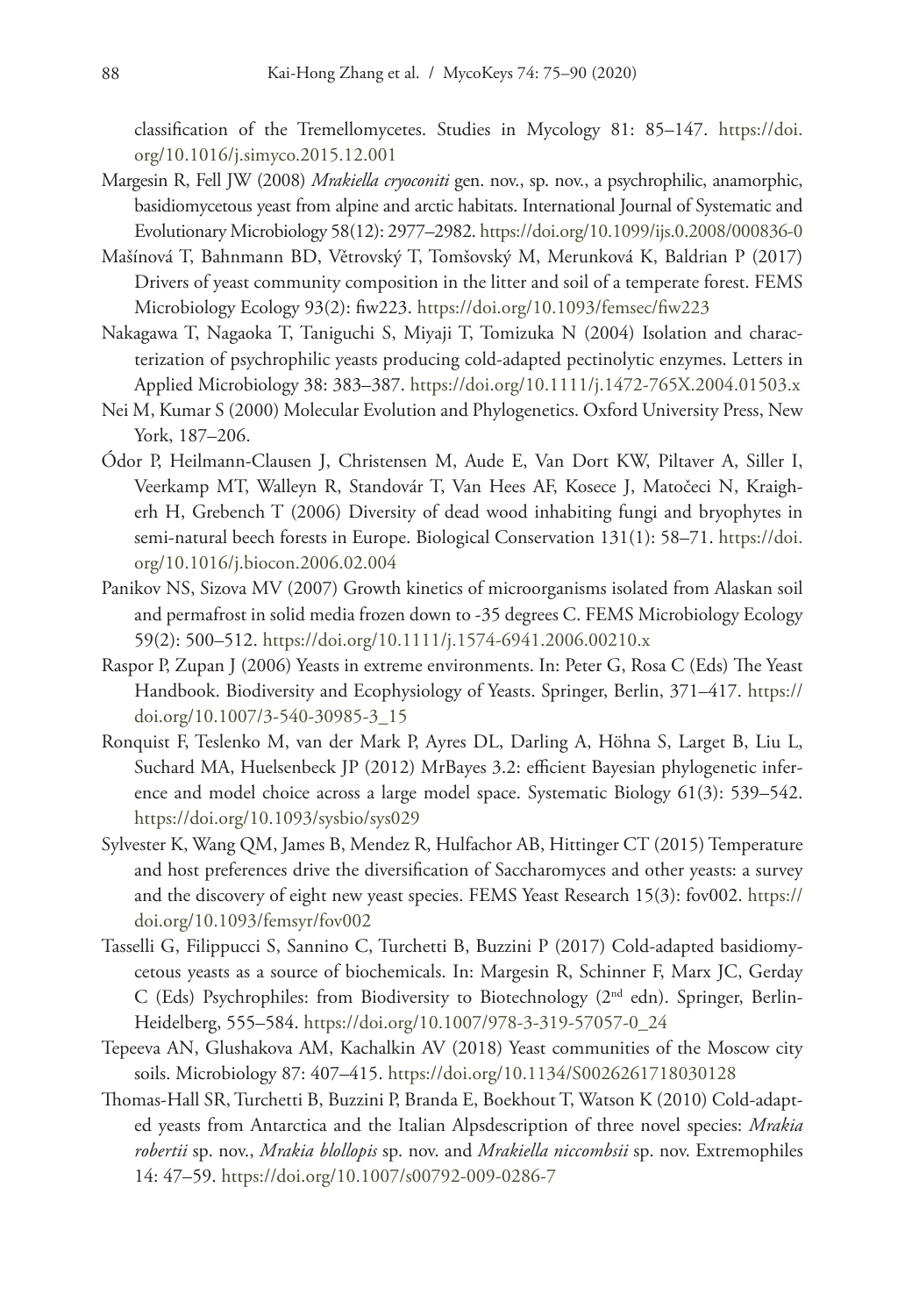- Tsuji M, Tanabe Y, Vincent WF, Uchida M (2018) *Mrakia arctica* sp. nov., a new psychrophilic yeast isolated from an ice island in the Canadian High Arctic. Mycoscience 59: 54–58. <https://doi.org/10.1016/j.myc.2017.08.006>
- Tsuji M, Tanabe Y, Vincent WF, Uchida M (2019) *Mrakia hoshinonis* sp. nov., a novel psychrophilic yeast isolated from a retreating glacier on Ellesmere Island in the Canadian High Arctic. International Journal of Systematic and Evolutionary Microbiology 69: 944–948. <https://doi.org/10.1099/ijsem.0.003216>
- Tsuji M, Goshima T, Matsushika A, Kudoh S, Hoshino T (2013a) Direct ethanol fermentation from lignocellulosic biomass by Antarctic basidiomycetous yeast *Mrakia blollopis* under a low temperature condition. Cryobiology 67: 241–243. <https://doi.org/10.1016/j.cryobiol.2013.06.003>
- Tsuji M, Yokota Y, Shimohara K, Kudoh S, Hoshino T (2013b) An application of wastewater treatment in a cold environment and stable lipase production of antarctic basidiomycetous yeast *Mrakia blollopis*. PLoS ONE 8: e59376.<https://doi.org/10.1371/journal.pone.0059376>
- Turchetti B, Sannino C, Mezzasoma A, Zucconi L, Onofri S, Buzzini1 P (2020) *Mrakia stelviica* sp. nov. and *Mrakia montana* sp. nov., two novel basidiomycetous yeast species isolated from cold environments. Journal of Systematic and Evolutionary Microbiology 70: 4704–4713.<https://doi.org/10.1099/ijsem.0.004336>
- Watson K (1987) Temperature relationships. In: Rose AH, Harrison JS (Eds) The Yeasts (Vol. 2, 2nd edn). Academic Press, London, 41–71.
- White TJ, Bruns TD, Lee S, Taylor J (1990) Amplification and direct sequencing of fungal ribosomal RNA genes for phylogenetics. In: Innis MA, Gelfand DH, Sninsky JJ, White TJ (Eds) PCR Protocols, a Guide to Methods and Applications. Academic, San Diego, 315–322.<https://doi.org/10.1016/B978-0-12-372180-8.50042-1>
- Xin MX, Zhou PJ (2007) *Mrakia psychrophila* sp. nov., a new species isolated from Antarctic soil. Journal of Zhejiang University Science B 8: 260–265. [https://doi.org/10.1631/](https://doi.org/10.1631/jzus.2007.B0260) [jzus.2007.B0260](https://doi.org/10.1631/jzus.2007.B0260)
- Yamada Y, Komagata K (1987) *Mrakia* gen. nov., a heterobasidiomycetous yeast genus for the Q8-equipped, self-sporulating organisms which produce a unicellular metabasidium, formerly classified in the genus *Leucosporidium*. Journal of General and Applied Microbiology 33: 455–457.<https://doi.org/10.2323/jgam.33.455>
- Yurkov A (2017) Yeasts in Forest Soils. In: Buzzini P, Lachance MA, Yurkov A (Eds) Yeasts in Natural Ecosystems: Diversity. Springer, Switzerland, 87–116. [https://doi.org/10.1007/978-3-](https://doi.org/10.1007/978-3-319-62683-3_3) [319-62683-3\\_3](https://doi.org/10.1007/978-3-319-62683-3_3)
- Yurkov AM (2018) Yeasts of the soil-obscure but precious. Yeast 35(5): 369–378. [https://doi.](https://doi.org/10.1002/yea.3310) [org/10.1002/yea.3310](https://doi.org/10.1002/yea.3310)
- Yurkov AM, Sannino C, Turchetti B (2020) *Mrakia fibulata* sp. nov., a psychrotolerant yeast from temperate and cold habitats. Antonie van leeuwenhoek International Journal of General and Molecular Microbiology 113: 499–510.<https://doi.org/10.1007/s10482-019-01359-4>
- Yurkov AM, Wehde T, Federici J, Schäfer AM, Ebinghaus M, Lotze-Engelhard S, Mittelbach M, Prior R, Richter C, Röhl O, Begerow D (2016) Yeast diversity and species recovery rates from beech forest soils. Mycological Progress 15: 845–859. [https://doi.org/10.1007/](https://doi.org/10.1007/s11557-016-1206-8) [s11557-016-1206-8](https://doi.org/10.1007/s11557-016-1206-8)